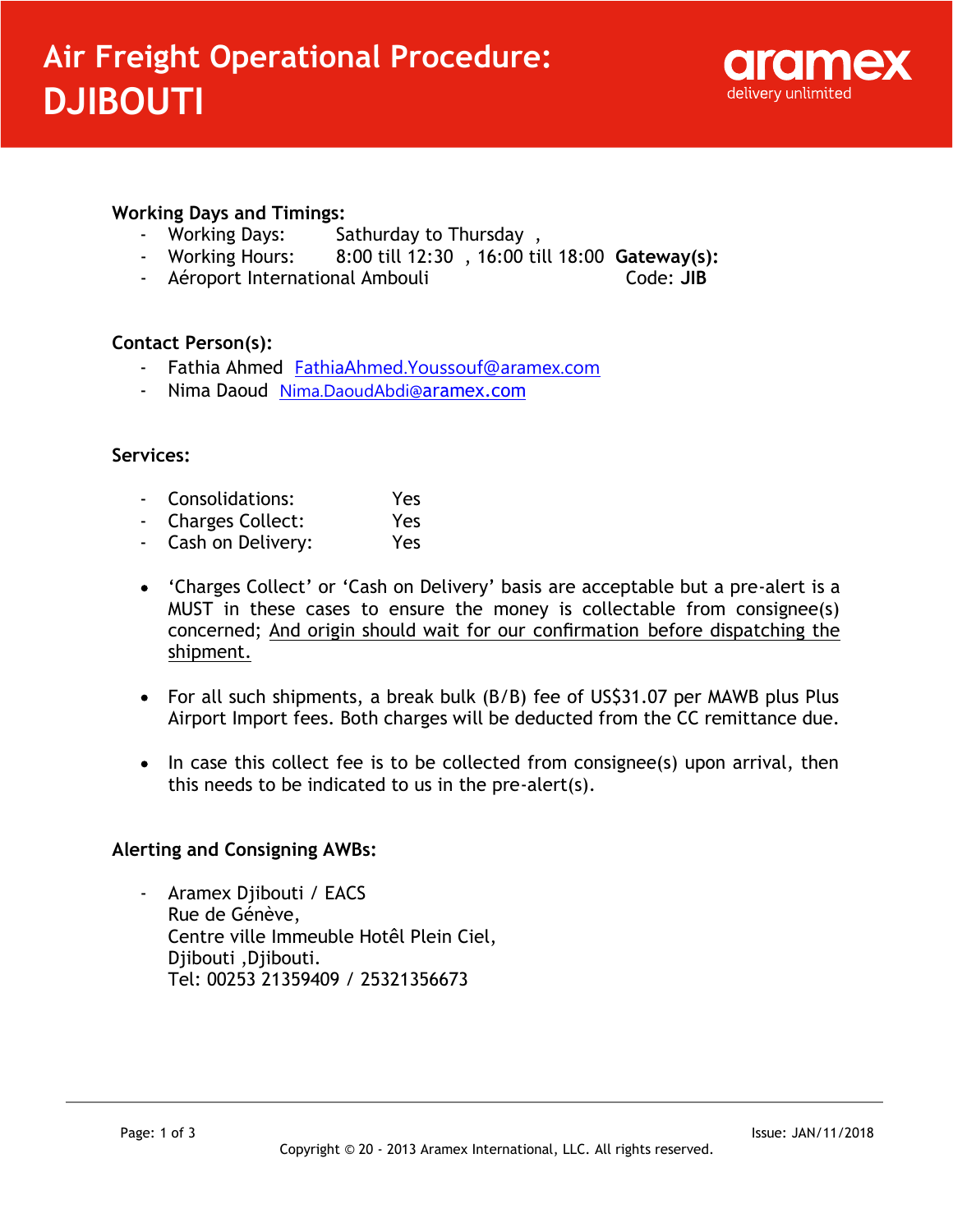

## **Peralerts should be sent to Aramex on:**

- Attention: Aramex Djib
- Nima Daoud Nima.DaoudAbdi@aramex.com
- Email: ALL\_JIB\_EXP\_Inbound@aramex.com
- For DTC shipment, Mawb should be consigned to final consignee directly; JIB airport terminal will contact consignee upon shipment arrival; Origin should also send JIB Aramex email pre-alert and we will check with consignee if they need our C & D services.

**For inbound FRT shpts with different terms of the hawbs (e.g. DAP, DAT & DDP), pls get our approval before sending out.**

# **Documents Required and Acceptable:**

- Diibouti customs emphasize the following requirements in regards to import shipment into Djibouti:
	- 1. All incoming shipments must have: three originals commercial invoices stating CIF and/or FOB values. Two copies certificate of origin, three Original BOL in case of Ocean and MAWB/HAWB for the Air freight
	- 2. Consol shipments must be accompanied with original HAWBS and copies.
	- 3. Following items require import license from trade department: coffee, radioactive materials, medicines and vaccines, pharmaceutical and chemical products, rice, coal, frozen or chilled beef, firewood, frozen poultry, mutton, textiles, ozone-depleting substances and chemical precursors etc.